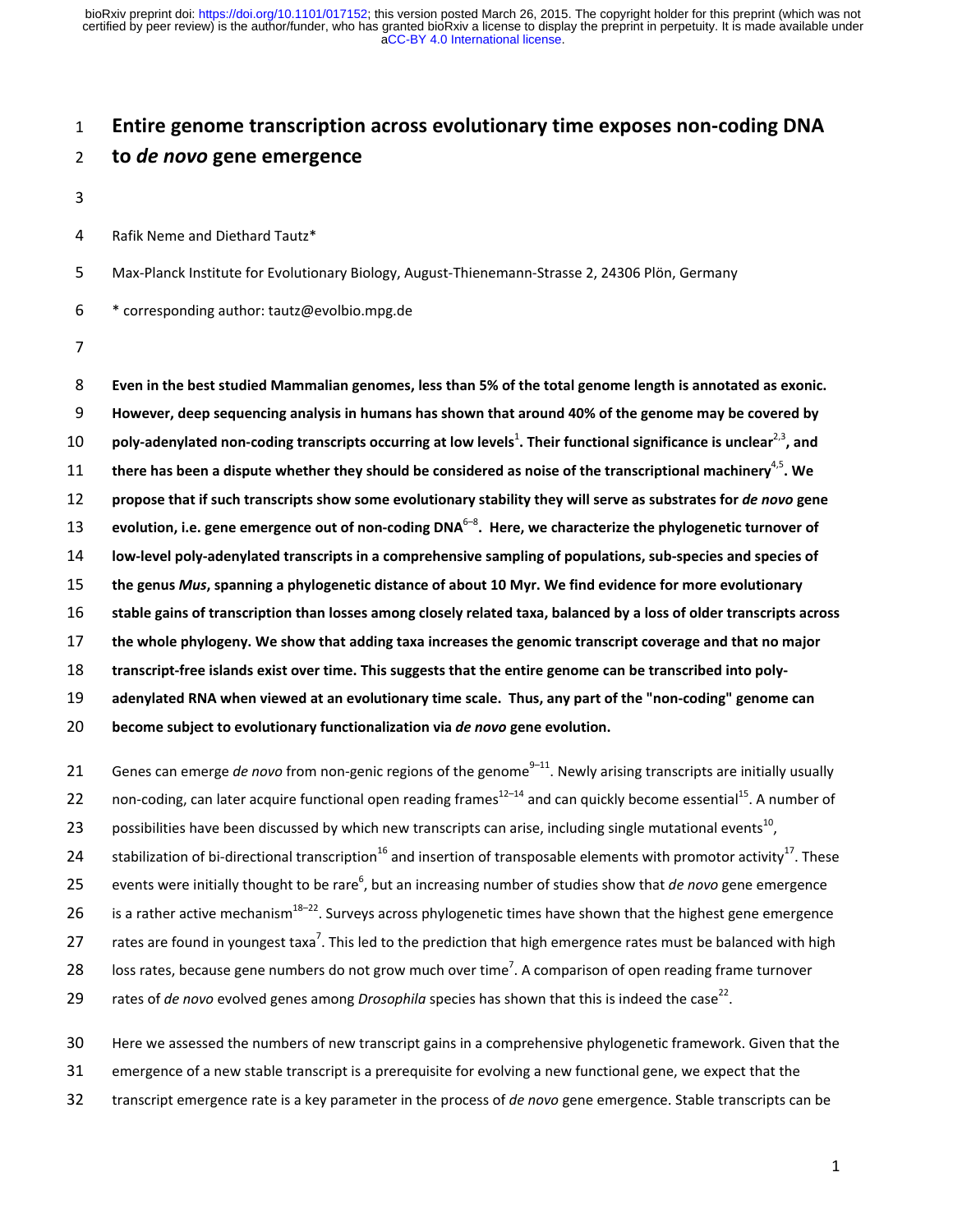- 33 created out of combinations of cryptic functional sites, including a minimal promoter, splicing signals and poly-
- 34 adenylation sites. This applies to completely new transcripts and to modification of existing transcripts by adding
- 35 new exons from non-coding DNA. Given the widespread presence of cryptic functional sites in genome sequences,
- 36 a single mutational step can convert a non-transcribed or a spuriously transcribed genome region into a stable
- 37 transcript, as has been shown for *Pldi*, the first documented *de novo* gene in the mouse<sup>10</sup>.
- 38 Importantly, once a genomic region becomes transcribed, most subsequent mutations within the transcribed
- 39 region will not lead to a loss of the transcript, since only a few sites are responsible for active and stable
- 40 transcription. Hence, one can predict that the *de novo* transcript emergence dynamics would show a higher rate of
- 41 gain than loss at short evolutionary time scales. Hence, transcriptional gain would constitute a powerful
- 42 mechanism to continuously expose new genome regions to evolutionary testing, providing the fuel for *de novo*
- 43 gene emergence.

44 To test this prediction, we selected species, subspecies and populations related to the house mouse (*Mus* 

- 45 *musculus*  suppl. Table S1) as a phylogenetic framework for identifying the emergence and loss of new transcripts.
- 46 The taxa chosen span approximately 10.5 Myr of evolutionary divergence and represent up to ~5.6% overall
- 47 genomic divergence (Figure 1, suppl. Table S2). Using such closely related taxa ensures that most neutrally evolving
- 48 sequences can be reliably mapped across all species<sup>23</sup>. We generated genome sequences for species without
- 49 published genomes, and transcriptome sequences for brain, liver and testis for all taxa (suppl. Tables S3-S5).
- 50 For comparative transcriptome analysis, we identified all mappable regions of the *M. m. domesticus* reference
- 51 genome (C57BI/6)<sup>24</sup> using genomic reads from all studied species. We call this the "common genome",
- 52 representing the total genome where transcript mapping across taxa is reliable. We used a mapping algorithm that
- 53 was specifically designed to deal with the polymorphisms occurring under cross-species mapping conditions<sup>23</sup>.
- 54 We first focused on genome-wide signals of transcriptional activity to identify the origin of new transcripts within
- 55 the phylogeny (suppl. Table S8). For this purpose, we determined the base-wise transcriptome coverage from poly-
- 56 adenylated RNA for each species. This measure of coverage includes both annotated genes and previously un-
- 57 annotated transcripts, whereby the latter are the majority. We set single read coverage as the lower cutoff
- 58 because we were specifically interested in detecting low-level transcription as an early sign of *de novo* gene
- 59 emergence. However, we also report results using a stringent cutoff of five reads for comparison (the median
- 60 coverage across all transcripts is 3.7).
- 61 When comparing transcriptome coverage among taxa, we find that the overall proportion of shared transcripts is
- 62 higher for closely related taxa than for distantly related pairs. Consequently, a phylogenetic tree reconstructed
- 63 based on shared transcript coverage mirrors the species tree (Figure 1B, C). This detectable phylogenetic signal in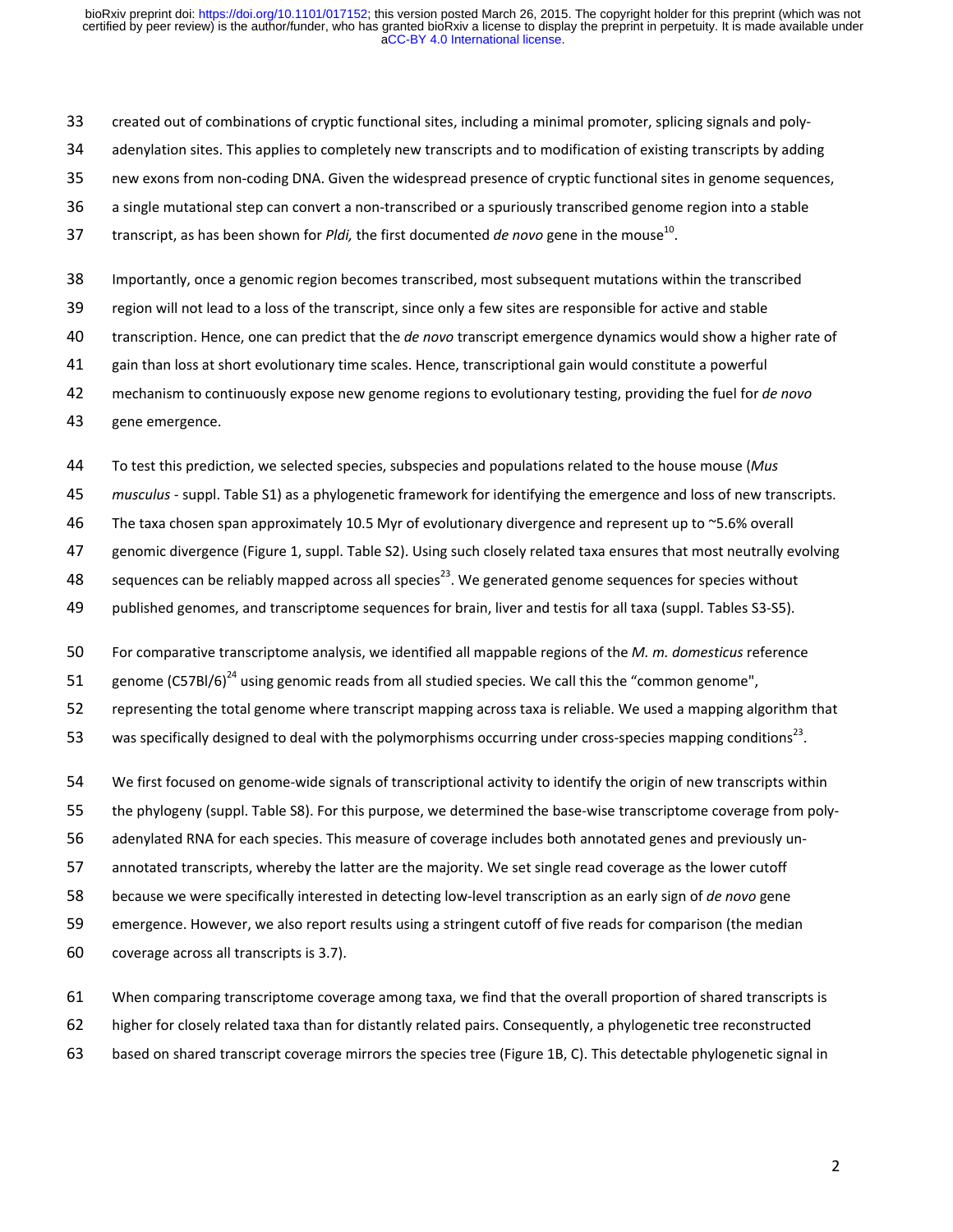64 transcription coverage suggests that transcripts gained at a given point in evolutionary time are sufficiently stable 65 to be retained in sister taxa, implying that they can become exposed to evolutionary testing.

66 The total transcript coverage of the common genome across all species combined for all three tissues is 67% in our

- 67 data set. Coverage was highest in testis (53.4%), intermediate in brain (41.5%) and lowest in liver (23.5%) (Figure
- 68 2A). When comparing all transcriptional gains versus losses across the surveyed phylogeny, we observe that gains
- 69 are indeed more frequent than losses (Figure 2B, C), thus confirming our initial hypothesis.
- 70 Recording base-wise coverage without paying attention to gene models entails the risk that one is also measuring
- 71 transcriptomic noise, i.e. spurious random transcriptional initiation in a subset of cells of the tissue under
- 72 investigation. We have specifically explored the noise issue through deeper sequencing of the brain samples of all
- 73 taxa. The brain is a complex tissue in which some transcripts are expected to occur only in a small subset of cells.
- 74 These rare transcripts should become detectable by deep sequencing and thus transcript coverage should increase
- 75 with more reads available. This is indeed the case; however rarefaction curves and their projections reach
- 76 saturation for each of the taxa (suppl. Table S6 and Figure S1). This observation argues against a significant amount
- 77 of transcriptional noise in our data, since noise should lead to a continuous increase of coverage with sequencing
- 78 depth, at least if noise is randomly distributed across the genome and across the cells of the tissue. Further, it rules
- 79 out a possible problem with DNA contamination, as this would also be expected to rise with increasing sequencing
- 80 depth.

81 We have further explored the rarefaction principle to assess whether adding more sequences or more taxa to the 82 data set leads to higher transcriptomic coverage of the common genome. Taking all aggregated reads (including 83 the additional deep sequencing data from brain) across all tissues for all taxa, saturation is reached at 78.5% 84 coverage for sequencing depth (Figure 2D), but no saturation is reached with the number of taxa used here (Figure 85 2E). Hence, adding more taxa within this phylogenetic framework, for example species and sub-species on the 86 *Apodemus* branch, would predictably lead to increasingly higher transcriptomic coverage of the common genome, 87 up to the entire genome when ~38 taxa were surveyed within the phylogeny (based on the intercept of the 88 regression curve).

89 This analysis suggests that there may be no regions that are not transcribed at some point in phylogenetic time.

90 However, genome annotations in a given species usually show an uneven distribution of transcripts; some regions

91 harbor many clustered transcripts and other regions are nearly devoid of transcripts ("gene deserts"). We

- 92 compared regions devoid of any transcriptomic coverage in our taxonomic sample to regions that show
- 93 transcription in at least one sample. We find that transcribed regions are more abundant and larger on average
- 94 than non-transcribed regions (Figure 2E). The maximum length of non-transcribed regions is ~ 20kb (at ≥1 reads)
- 95 or ~50kb (at ≥5 reads), suggesting that large gene-free "deserts" are in principle accessible to transcription and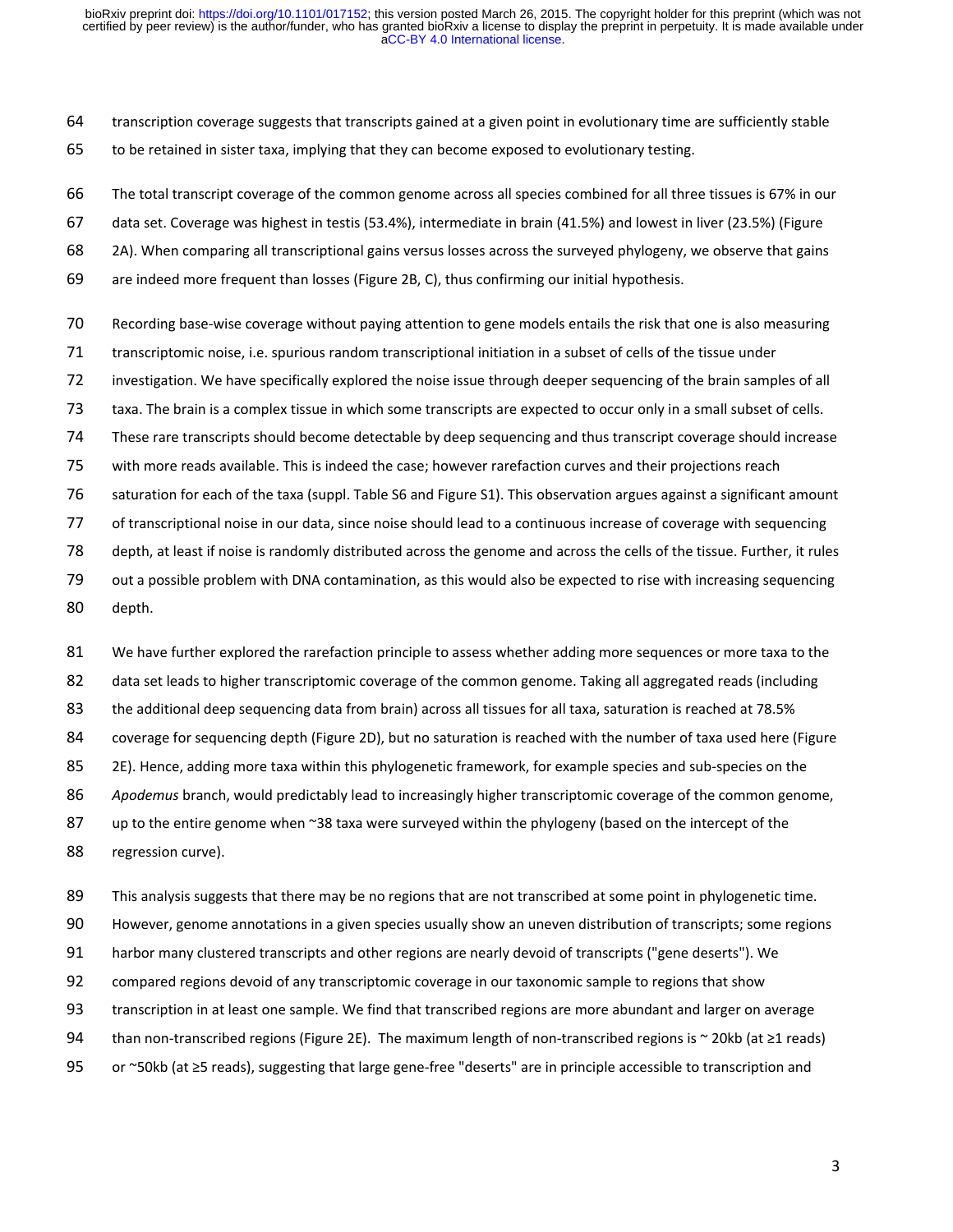96 possible regulatory constraints<sup>25</sup> do not fully prevent their transcription. In fact, the mouse de novo gene *Pldi* has 97 arisen within a gene desert<sup>10</sup>.

98 Most *de novo* transcripts are expected to be neutral, but some may turn into more stable proto-genes<sup>6,19</sup> that can 99 eventually become functional, either as regulatory RNA, or by acquiring a functional reading frame. To identify 100 candidate proto-genes we used algorithms that are able to reconstruct transcriptional islands and splice junctions 101 (STAR<sup>26</sup>/cufflinks<sup>27</sup>) and join them into predicted gene models (suppl. Table S9). We did this for each taxon 102 separately and assessed the gain and loss patterns of these transcripts in a phylogenetic context. Excluding all 103 previously annotated transcripts, we find a total of 17,746 new candidate proto-genes, distributed across all taxa 104 (suppl. Figure S2). When looking only at gains of proto-gene transcripts in the terminal branches, we find that 105 about 1,300 new proto-genes are gained per million years (Figure 3A). Interestingly, at least 3,000 proto-genes are 106 already present at the youngest divergence level, implying within-species polymorphism that was also described

107 for *Drosophila*<sup>21</sup>.

108 When counting gains versus losses of proto-genes, we find again higher numbers gained than lost over short

109 phylogenetic times. However, gains and losses balance out over longer evolutionary times when including the

110 whole phylogeny and all annotated genes (Figure 3B). This pattern confirms the two essential predictions we made

111 about *de novo* gene emergence: (1) newly acquired transcripts are not easily lost and thus have a life-time

112 sufficient for evolutionary testing and (2) genes do not accumulate over time because gain and loss rates are

113 balanced across longer time spans. Hence, when a given taxonomic lineage gains many *de novo* genes, it will lose

114 some of its older genes.

115 Our analysis is conservative in several respects. First, we focused on poly-adenylated transcripts, thereby avoiding

116 inclusion of RNA fragments that have been processed (i.e. excised introns) and randomly transcribed fragments.

117 However, this means we also exclude RNAs which are not transcribed by RNA polymerase II, such as tRNAs,

118 snRNAs and ribosomal RNAs. The human ENCODE data suggest that such non-poly-adenylated RNAs are abundant<sup>1</sup>

119 and it is likely that proto-genes can arise from those transcripts as well, i.e. we are likely underestimating the

120 proto-gene emergence rate. Second, we focused on three tissues and one developmental stage only. Although we

121 included testis and brain, which are known to have the highest diversity of transcripts<sup>28</sup> we can also expect that

122 including more tissues and developmental stages would further increase the transcriptomic coverage. Taking these

123 factors into account, as well as the fact that increased taxonomic representation shows no signs of saturation with

124 respect to transcriptomic coverage (Figure 2E), it seems reasonable to conclude that when measured at a

125 phylogenetic time scale, the entire genome can become subject to transcription.

126 Pervasive transcription of the genome was noted soon after deep sequencing approaches became possible and

127 this pattern was systematically explored in the ENCODE projects<sup>1,29</sup>. While the functional significance of pervasive

128  $\cdot$  transcription is a matter of continuous dispute<sup>4,5,30</sup>, our results provide an evolutionary dynamics perspective on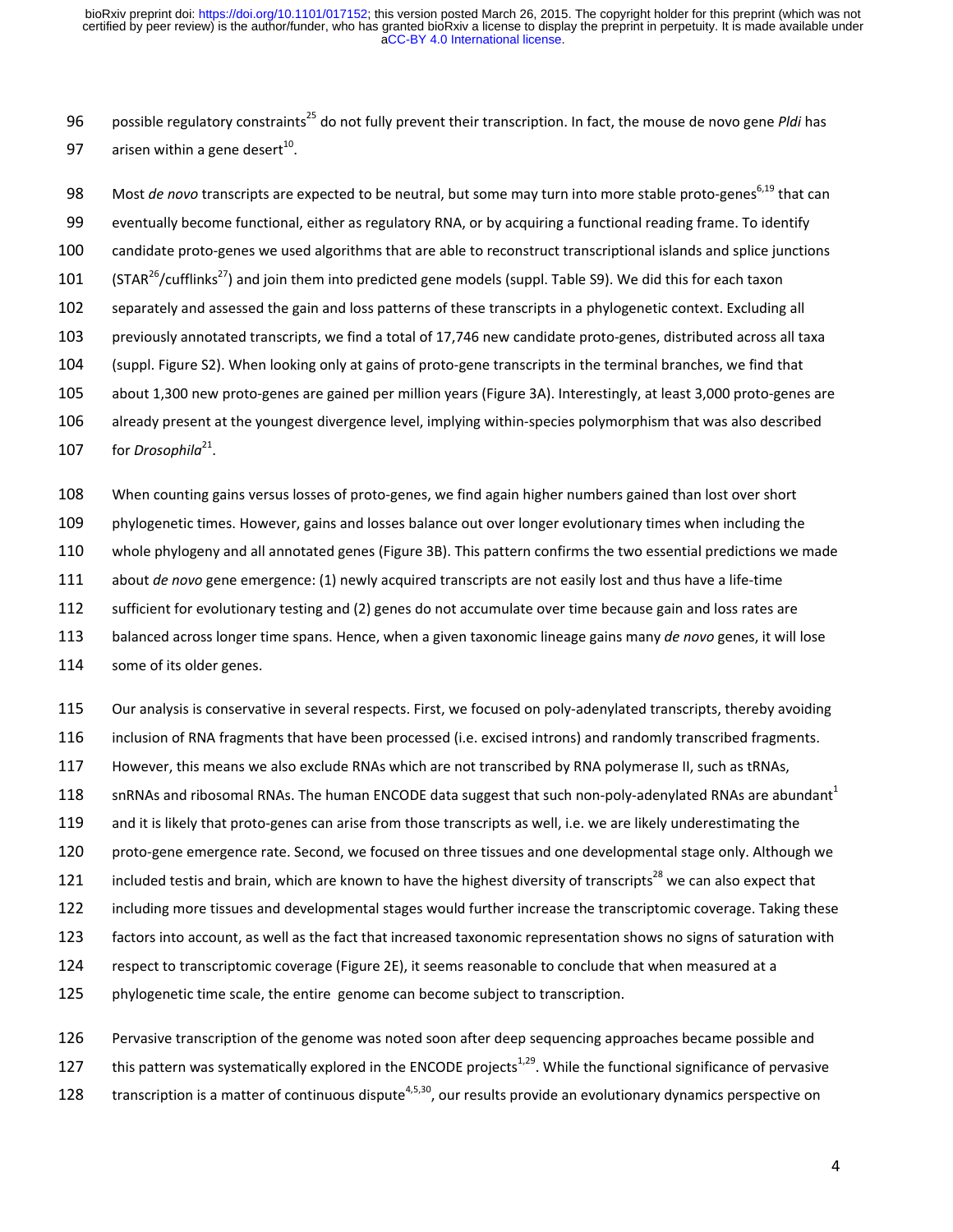- 129 this question where emergence, functionalization and decay of gene functions should be seen as an evolutionary
- 130 life cycle of genes<sup>8</sup>. De novo gene birth should no longer be considered as the result of unlikely circumstances, but
- 131 rather a mechanism of testing genome regions for their adaptive potential. Within this evolutionary perspective,
- 132 any part of the genome "junk" DNA included has the possibility to become useful.

133

- 135 **References**
- 136 1. Kellis, M. *et al.* Defining functional DNA elements in the human genome. *Proc. Natl. Acad. Sci.* **111,** 6131–6138 137 (2014).
- 138 2. Kutter, C. *et al.* Rapid Turnover of Long Noncoding RNAs and the Evolution of Gene Expression. *PLoS Genet* **8,** 139 e1002841 (2012).
- 140 3. Kapusta, A. & Feschotte, C. Volatile evolution of long noncoding RNA repertoires: mechanisms and biological 141 implications. *Trends Genet.* **30,** 439–452 (2014).
- 142 4. Van Bakel, H., Nislow, C., Blencowe, B. J. & Hughes, T. R. Most 'dark matter' transcripts are associated with 143 known genes. *PLoS Biol.* **8,** e1000371 (2010).
- 144 5. Clark, M. B., Amaral, P. P., Schlesinger, F. J., Dinger, M. E. & Taft, R. J. The reality of pervasive transcription. 145 *PLoS Biol* **9,** e1000625 (2011).
- 146 6. Siepel, A. Darwinian alchemy: Human genes from noncoding DNA. *Genome Res.* **19,** 1693–1695 (2009).
- 147 7. Tautz, D. & Domazet- Loso, T. The evolutionary origin of orphan genes. *Nat Rev Genet* **12,** 692 702 (2011).
- 148 8. Neme, R. & Tautz, D. Evolution: Dynamics of De Novo Gene Emergence. *Curr. Biol.* **24,** R238–R240 (2014).
- 149 9. Levine, M. T., Jones, C. D., Kern, A. D., Lindfors, H. A. & Begun, D. J. Novel genes derived from noncoding DNA 150 in Drosophila melanogaster are frequently X-linked and exhibit testis-biased expression. *Proc. Natl. Acad. Sci.*  151 *U. S. A.* **103,** 9935–9939 (2006).
- 152 10. Heinen, T. J. A. J., Staubach, F., Häming, D. & Tautz, D. Emergence of a new gene from an intergenic region. 153 *Curr. Biol. CB* **19,** 1527–1531 (2009).
- 154 11. Knowles, D. G. & McLysaght, A. Recent de novo origin of human protein-coding genes. *Genome Res* **19,** 1752 155 1759 (2009).
- 156 12. Cai, J., Zhao, R., Jiang, H. & Wang, W. De Novo Origination of a New Protein-Coding Gene in Saccharomyces 157 cerevisiae. *Genetics* **179,** 487–496 (2008).
- 158 13. Xie, C. *et al.* Hominoid-specific de novo protein-coding genes originating from long non-coding RNAs. *PLoS*  159 *Genet.* **8,** e1002942 (2012).
- 160 14. Ruiz-Orera, J., Messeguer, X., Subirana, J. A. & Alba, M. M. Long non-coding RNAs as a source of new peptides. 161 *eLife* **3,** e03523 (2014).
- 162 15. Chen, S., Zhang, Y. E. & Long, M. New Genes in Drosophila Quickly Become Essential. *Science* **330,** 1682–1685 163 (2010).
- 164 16. Wu, X. & Sharp, P. A. Divergent Transcription: A Driving Force for New Gene Origination? *Cell* **155,** 990–996 165 (2013).
- 166 17. Sundaram, V. *et al.* Widespread contribution of transposable elements to the innovation of gene regulatory 167 networks. *Genome Res.* **24,** 1963–1976 (2014).
- 168 18. Wu, D.-D., Irwin, D. M. & Zhang, Y.-P. De Novo Origin of Human Protein-Coding Genes. *PLoS Genet* **7,** 169 e1002379 (2011).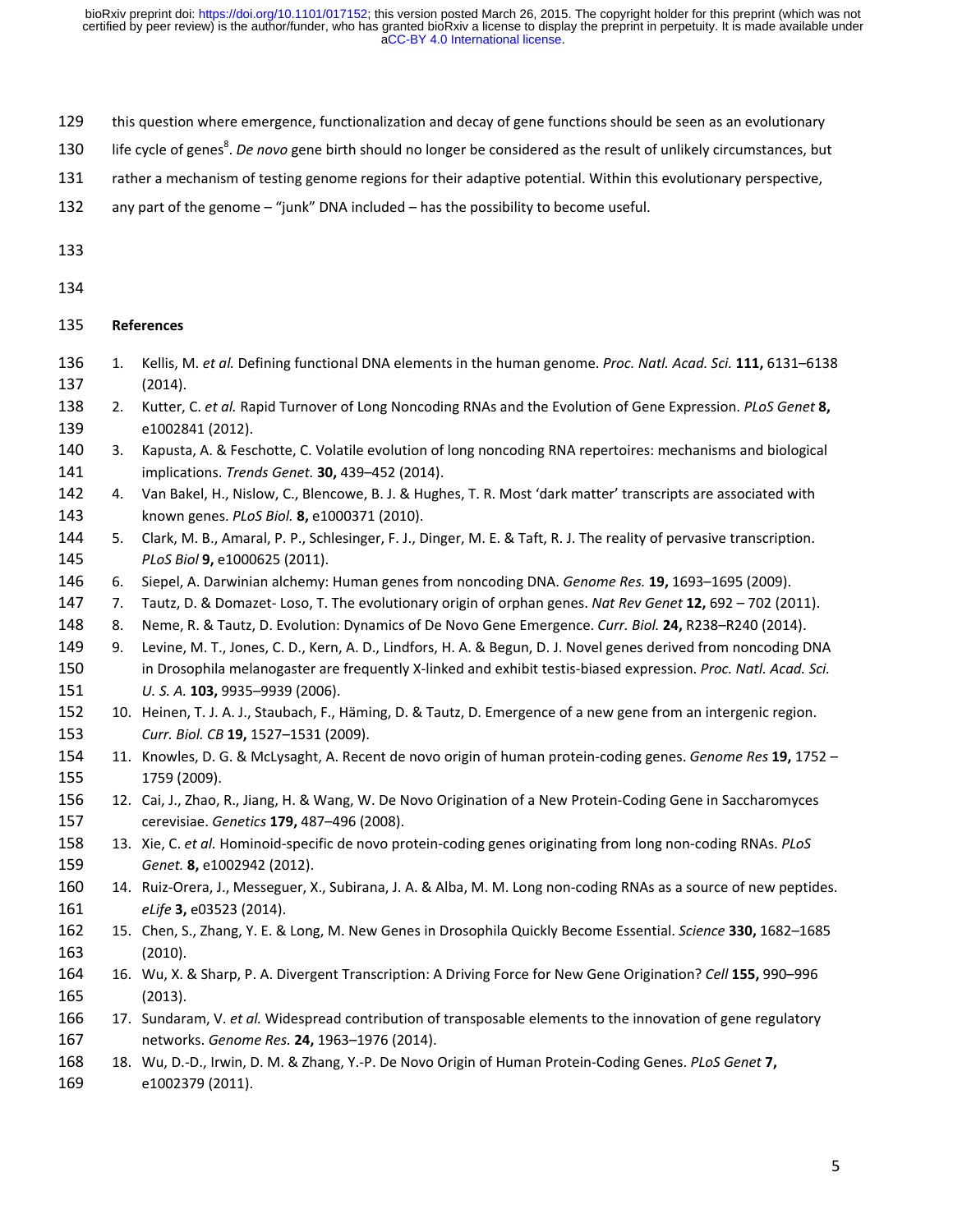- 170 19. Carvunis, A. R., Rolland, T., Wapinski, I., Calderwood, M. A. & Yildirim, M. A. Proto-genes and de novo gene 171 birth. *Nature* **487,** 370 – 374 (2012).
- 172 20. Neme, R. & Tautz, D. Phylogenetic patterns of emergence of new genes support a model of frequent de novo 173 evolution. *BMC Genomics* **14,** 117 (2013).
- 174 21. Zhao, L., Saelao, P., Jones, C. D. & Begun, D. J. Origin and Spread of de Novo Genes in Drosophila melanogaster 175 Populations. *Science* **343**, 769 (2014).
- 176 22. Palmieri, N., Kosiol, C. & Schlötterer, C. The life cycle of Drosophila orphan genes. *eLife* **3,** (2014).
- 177 23. Sedlazeck, F. J., Rescheneder, P. & von Haeseler, A. NextGenMap: fast and accurate read mapping in highly 178 polymorphic genomes. *Bioinforma. Oxf. Engl.* **29,** 2790–2791 (2013).
- 179 24. Chinwalla, A. T. *et al.* Initial sequencing and comparative analysis of the mouse genome. *Nature* **420,** 520–562 180 (2002).
- 181 25. Montavon, T. & Duboule, D. Landscapes and archipelagos: spatial organization of gene regulation in 182 vertebrates. *Trends Cell Biol.* **22,** 347–354 (2012).
- 183 26. Dobin, A. *et al.* STAR: ultrafast universal RNA-seq aligner. *Bioinformatics* bts635 (2012). 184 doi:10.1093/bioinformatics/bts635
- 185 27. Roberts, A., Pimentel, H., Trapnell, C. & Pachter, L. Identification of novel transcripts in annotated genomes 186 using RNA-Seq. *Bioinformatics* **27,** 2325–2329 (2011).
- 187 28. Necsulea, A. & Kaessmann, H. Evolutionary dynamics of coding and non-coding transcriptomes. *Nat. Rev.*  188 *Genet.* **15,** 734–748 (2014).
- 189 29. Yue, F., Cheng, Y., Breschi, A., Vierstra, J., Wu, W. et al. A comparative encyclopedia of DNA elements in the 190 mouse genome. Nature 515, 355-364 (2014).
- 191 30. Jensen, T. H., Jacquier, A. & Libri, D. Dealing with Pervasive Transcription. *Mol. Cell* **52,** 473–484 (2013).
- 192

# 193 **Supplementary information**

- 194 Supplementary files includes Tables S1-S7 and Figures S1 and S2. Supplementary TableS8 Excel file with gain loss
- 195 patterns of transcript coverage per branch of the phylogeny. Supplementary\_TableS9 Excel file with list of all
- 196 gene models and gain/loss pattern along branches.

# 197 **Acknowledgements**

- 198 We thank the C. Pfeifle and the mouse team for providing the animals, J. Altmüller and C. Becker for sequencing,
- 199 B. Harr, A, Nolte, L. Pallares and L. Turner for comments on the manuscript and the members of our group for
- 200 discussions and suggestions. Special thanks to F. Sedlazeck for bioinformatic advice and provision of software
- 201 before publication. R.N. was supported by a PhD fellowship of the IMPRS for Evolutionary Biology during the initial
- 202 phase of the project. The project was financed through an ERC advanced grant to D.T. (NewGenes 322564).

## 203 **Author contribution**

204 DT and RN conceived the project, RN did the experimental work and data analysis, DT and RN discussed the data 205 interpretation and wrote the manuscript.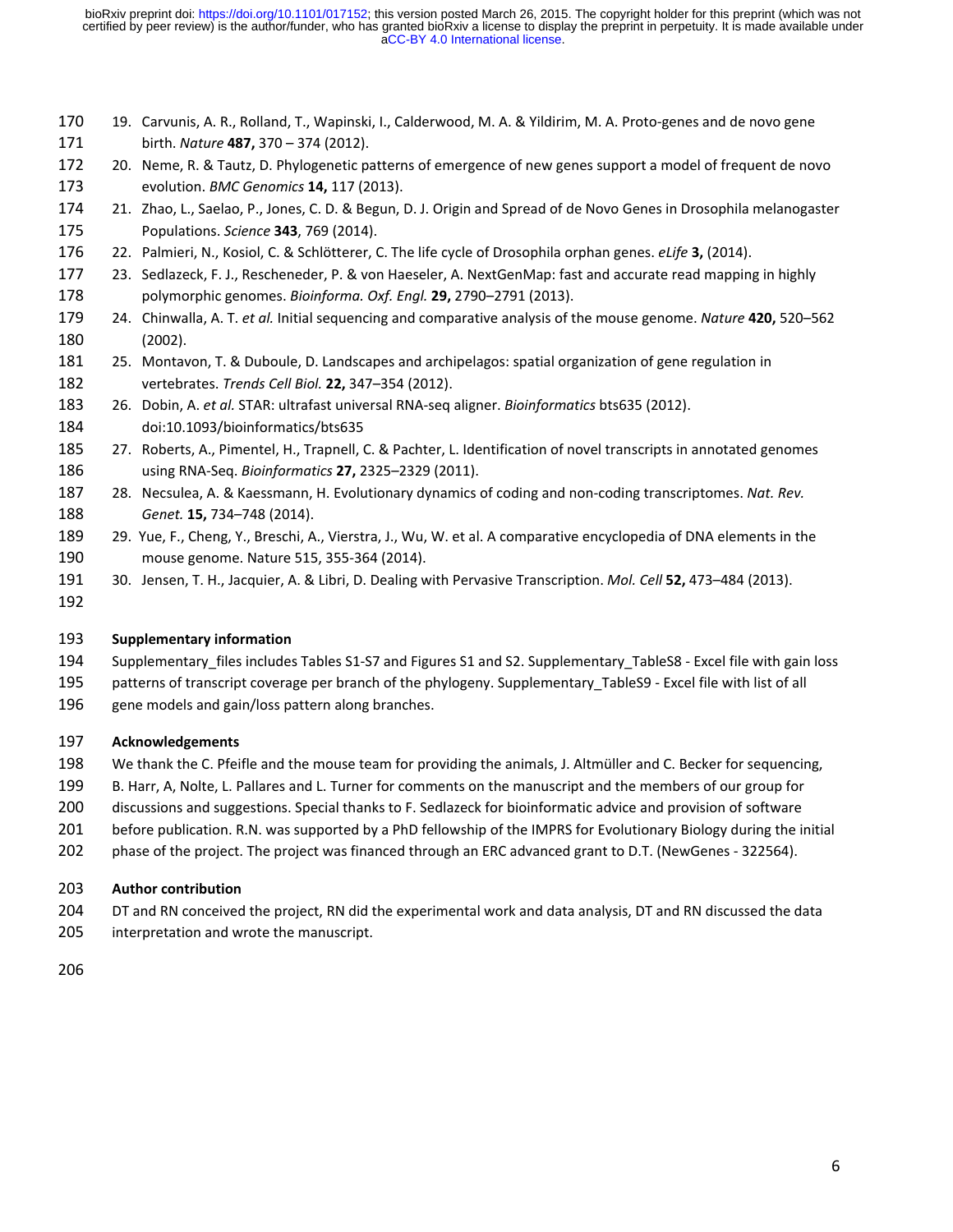## 207 **Methods online**

## 208 *Origin of the sampled taxa*

- 209 We selected ten taxa, ranging from population level through sister genera (Figure 1 A).
- 210 The youngest divergence point sampled, at about 3,000 years, corresponds to the split between two European
- 211 populations of *Mus musculus domesticus*<sup>1</sup> one from France (Massif Central = MC) and one from Germany
- (Cologne-Bonn area = CB) <sup>2</sup> 212 . These European populations in turn have diverged from an ancestral *M. m. domesticus*
- 213 population in Iran (Ahvaz = AH) about 12,000 years ago<sup>1</sup>. The European *M. m. domesticus* are also the closest
- 214 relatives of the reference genome, the C57BL/6J strain<sup>3</sup>.
- 215 We included two populations of *Mus musculus musculus*; one from Austria (Vienna = WI) and one from Kazakhstan
- 216 (Almaty = KH). These two populations are supposed to have a longer divergence between then the European *M. m.*
- 217 *domesticus* populations, but a more accurate estimate is currently not available. We set the divergence for
- 218 analyses at around 10,000 years as an approximate estimate.
- 219 *M. m. domesticus* has diverged from *M. m. musculus* and *Mus musculus castaneus* about 0.4 to 0.5 million years
- 220 ago, with a subsequent divergence, not long after, between *M. m. musculus* and *M. m. castaneus*<sup>4</sup>. We included
- 221 *M. m. castaneus* from Taiwan as a representative of the subspecies.
- 222 To account for longer divergence times, we included *Mus spicilegus* (estimated divergence of 1.2 million years);
- 223 Mus spretus (estimated divergence of 1.7 million years)<sup>4</sup>; *Mus matteyii* (subgenus *Nannomys*), the North African
- 224 miniature mouse (estimated divergence of 6.6 million years)<sup>5,6</sup>, and *Apodemus uralensis*, the ural field mouse
- 225 (estimated divergence of 10.6 million years)<sup>6</sup>.
- 226 The population-level samples (*M. m. domesticus* and *M. m. musculus*) included are maintained under outbreeding
- 227 schemes, which allows for natural polymorphisms to be present in the samples. All other non-population samples
- 228 are kept as more or less inbred stock, and therefore fewer polymorphisms are expected. All mice were obtained
- 229 from the mouse collection at the Max Planck Institute for Evolutionary Biology, following standard rearing
- 230 techniques which ensure a homogeneous environment for all animals. Mice were maintained and handled in
- 231 accordance to FELASA guidelines and German animal welfare law (Tierschutzgesetz § 11, permit from Veterinäramt
- 232 Kreis Plön: 1401-144/PLÖ-004697).
- 233 A total of 60 mice were sampled, as follows: Eight male individuals from each population-level sample (outbreds),
- 234 Iran (AH), France (MC), and Germany (CB) of *Mus musculus domesticus*, and Austria (WI) and Kazakhstan (KH) of
- 235 *Mus musculus musculus*. Four male individuals from the remaining taxa (partially inbred): *Mus musculus castaneus*
- 236 (TA), *Mus spretus* (SP), *Mus spicilegus* (SC), *Mus mattheyi* (MA) and *Apodemus uralensis* (AP). Mice were sacrificed
- 237 by CO<sub>2</sub> asphyxiation followed immediately by cervical dislocation. Mice were dissected and tissues were snap-
- 238 frozen within 5 minutes post-mortem. The tissues collected were liver (ventral view: front right lobe), both testis
- 239 and whole brain including brain stem.

# 240 *Genome sequencing*

- 241 One individual from each of *M. spicilegus*, *M. mattheyi*, and *Apodemus uralensis* were selected for genome
- 242 sequencing. DNA was extracted from liver samples. DNA extraction was performed using a standard salt extraction
- 243 protocol. Tagged libraries were prepared using the Genomic DNA Sample preparation kit from Illumina, following
- 244 the manufacturers' instructions: After library preparation, the three genome samples were pooled together and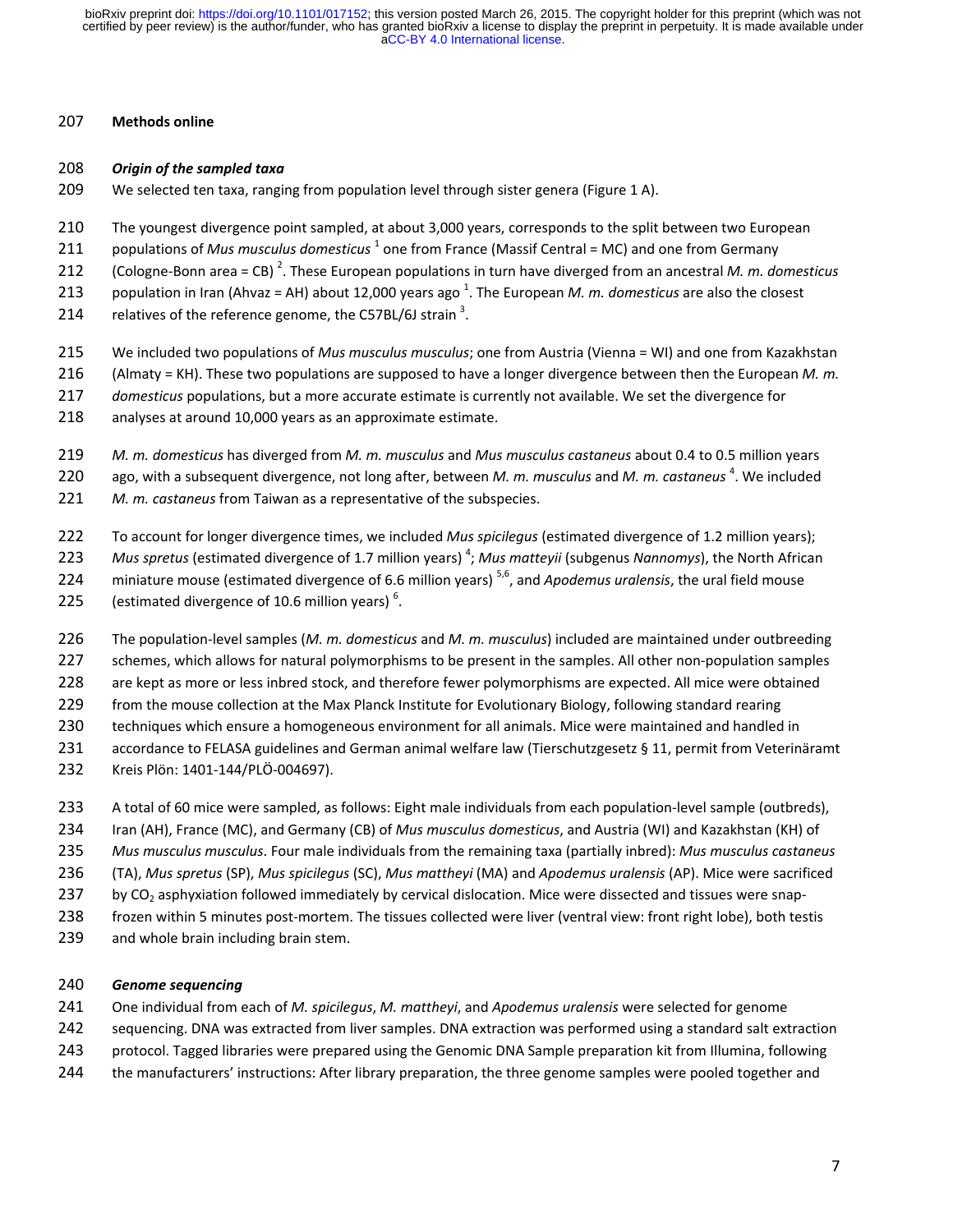245 run in a whole IlluminaHiSeq 2000 flow cell (8 lanes, approximately 2.6 lanes per sample). Library preparation and 246 sequencing was performed at the Cologne Center for Genomics.

247 The genome from the strain SPRET/EiJ derived from *Mus spretus* was taken from <sup>7,8</sup>, and was downloaded from the 248 European Nucleotide Archive (ENA) - accessions ERS076388 and ERS138732.

#### 249 *Transcriptome sequencing*

- 250 The sampled tissues of each taxon were used for RNA extraction with the RNAeasy Mini Kit (QUIAGEN) and pooled
- 251 at equimolar concentrations. RNA quality was measured with the Agilent RNA Nano Kit, for the individual samples
- 252 and pools. Samples with RIN values above 7.5 were used for sequencing. Library preparation was done using the
- 253 Illumina TruSeq library preparation, with mRNA purification (PolyA selection), following manufacturers'
- 254 instructions. Sequencing was done in Illumina HiSeq 2000 sequencer. Libraries for each group were tagged, pooled
- 255 and sequenced in a single lane, corresponding to approximately one third of a HiSeq2000 lane. Additional
- 256 sequencing of the brain samples was performed to identify potential limitations in depth of sequencing. For this,
- 257 each brain library was sequenced on a full lane of a HiSeq2000. All library preparation and sequencing was done at
- 258 the Cologne Center for Genomics (CCG).

#### 259 *Raw data processing*

- 260 All raw data files were trimmed for adaptors and quality using Trimmomatic  $\frac{9}{2}$ . The quality trimming was performed
- 261 basewise, removing bases below quality score of 20 (Q20), and keeping reads whose average quality was of at
- 262 least Q30. Reads whose trimmed length was shorter than 60 bases were excluded from further analyses, and pairs
- 263 missing one member because of poor quality were also removed from any further analyses.

## 264 *Mapping*

- 265 The reconstruction of transcriptomes using high-throughput sequencing data is not trivial when comparing
- 266 information across different species to a single reference genome. This is due to the fact that most of the tools
- 267 designed for such tasks do not work in a phylogenetically aware context. For this reason, any approximation which
- 268 deals with fractional data (i.e. any high-throughput sequencing setup available to this date) is limited by the
- 269 detection abilities of the software of choice and by the quality of the reference (transcriptome and genome).
- 270 Given the high quality state of the mouse genome repositories, we decided to take a reference-based approach, in
- 271 which all analyses are centered in the reference genome of the C57BL/6 laboratory strain of *Mus musculus*
- 272 *domesticus*. This enables direct comparisons across all species, with an obvious cost introduced by the mapping of
- 273 distantly related genomes.
- 274 For general comparisons, transcriptome and genome sequencing reads were aligned against the mm10 version of
- 275 the mouse reference genome from UCSC  $^{10}$  using NextGenMap which performs extremely well with divergences of
- 276 over 10% compared to other standard mapping software  $^{11}$ . The program was run under default settings, except
- 277 for --strata 1 and --silent-clip. The first option enforces uniquely mapping reads and the second drops the
- 278 unmapped portion of the reads, to avoid inflating coverage statistics. This is particularly relevant around exon-
- 279 intron boundaries, where exonic reads are forced into intronic regions unless this option is set.
- 280 Genomic reads were used to as empiric mapability, i.e. to identify which regions can be reliably detected. We
- 281 limited our analyses to regions in the reference genome which could be mapped at least 5 times from genomic
- 282 reads from all other species (5x coverage). This is the portion we call the 'common genome' in downstream
- 283 analyses. It is important to highlight that this is not the same as synteny, since we did not perform any co-linearity
- 284 analyses between fragments, but rather represents the mere presence in the species, in any possible order.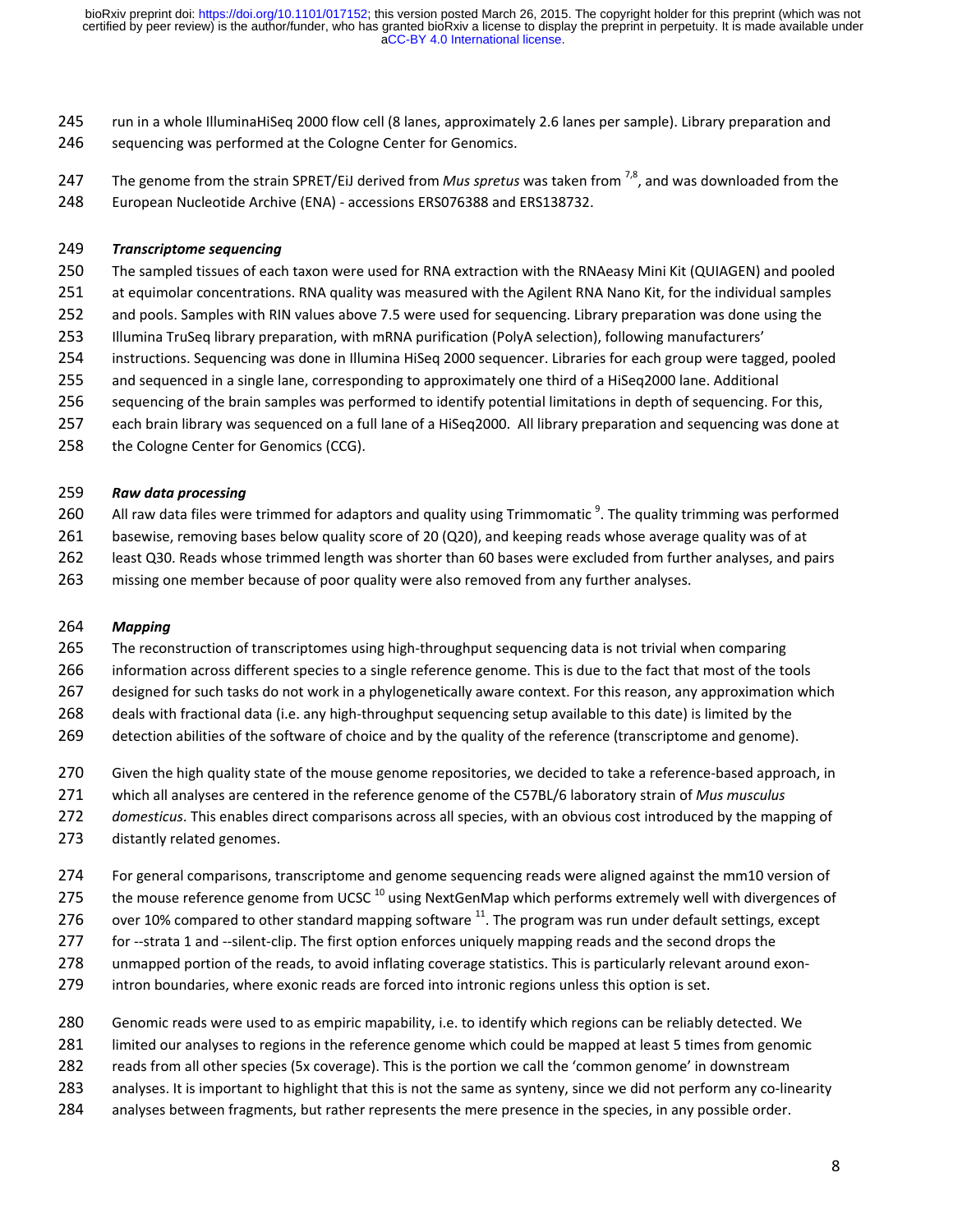285 Furthermore having genomic reads enables the detection of true absences in transcriptional activity from absences 286 of genome regions, which would show similar patterns in transcriptome-only analyses.

#### 287 *Reconstruction of gene models*

- 288 Due to the fact that NextGenMap is unable to perform split read analyses we opted for more standard tools to
- 289 reconstruct gene models from the data. For this we used STAR  $^{12}$  to map reads to the reference, followed by
- 290 cufflinks<sup>13</sup> to obtain automated gene and transcript annotations for each species. The annotation file contains
- 291 models for expressed transcripts with splicing information (exon annotation) when available. All annotations were
- 292 merged using cuffmerge to generate a final annotation that includes gene models present at least once in the total
- 293 sample. Mono-exonic models shorter than 500 bases or contained within introns of multi-exonic transcripts were
- 294 excluded from analyses.

#### 295 *Parsimony gain and loss mapping*

296 We estimated gain and loss events given the phylogenetic distribution of presence and absence of transcription at

- 297 a given position or for a given gene model using maximum parsimony (based on GLOOME,  $^{14}$ , the assumption that
- 298 gains and losses are equally likely, and a fixed tree describing the relationships between taxa.

### 299 *Genome-wide estimation of transcriptional gains and losses*

- 300 Genome-wide estimates of gain and loss of transcription were done at the nucleotide level, considering only
- 301 regions within the common genome.
- 302 Normalized versions of each set of aligned reads were generated by subsampling (samtools view –s x<sup>15</sup>; where x is
- 303 the proportion of each individual sample that matches the least abundant sample). Normalization was done only
- 304 across tissues and not between them. Normalized samples were merged at the species level to obtain a species-
- 305 wide transcription sample. Aligned reads in BAM format were converted to BedGraph format for phylogenetic
- 306 comparisons of format using bedtools  $^{16}$ . Two parallel sets of comparisons were made: i) using all coverage
- 307 information from uniquely mapping reads, thus representing 'absolute' (minus normalization) coverage, and ii)
- 308 using a threshold of at least 5 uniquely mapped reads, thus representing 'stringent' coverage. Coverage files were
- 309 compared between groups using multiIntersectBed  $^{16}$ , to obtain the portions shared between all possible
- 310 combinations.
- 311 Each possible combination can be also interpreted as a binary presence/absence pattern. We summarized the total
- 312 amount of nucleotides in each specific pattern. Each pattern received a fixed amount of gains and losses,
- 313 consistent with the parsimony assumptions using GLOOME<sup>14</sup> in maximum parsimony mode. For example, the
- 314 pattern that indicates presence in German *M. m. domesticus* (CB), but absence in all other groups, corresponds to
- 315 one very recent gain and zero losses. The pattern that indicates presence in German and Iranian *M. m. domesticus*
- 316 (CB and AH), but absence in all other groups, corresponds to one gain (ancestor of *M. m. domesticus*) and one loss
- 317 (after divergence of French *M. m. domesticus*). In this context, we identify monophyletic gains as stable, i.e.
- 318 transcription is present in all derived groups after estimated gain, and unstable, i.e. transcription lost in at least
- 319 one derived group after gain.

## 320 *Gene gain and loss rates from gene models*

- 321 Gene models derived from STAR alignments and cufflinks reconstructions were used to calculate the rate at which
- 322 gene-like entities are gained or lost along the phylogeny. A single unified annotation for all species was generated
- 323 with cuffmerge (see "Gene model reconstruction" above) and FPKM values were obtained from mapped reads for
- 324 each tissue and species. FPKM of 0.1 was set as a threshold to define the presence or absence of a gene model in a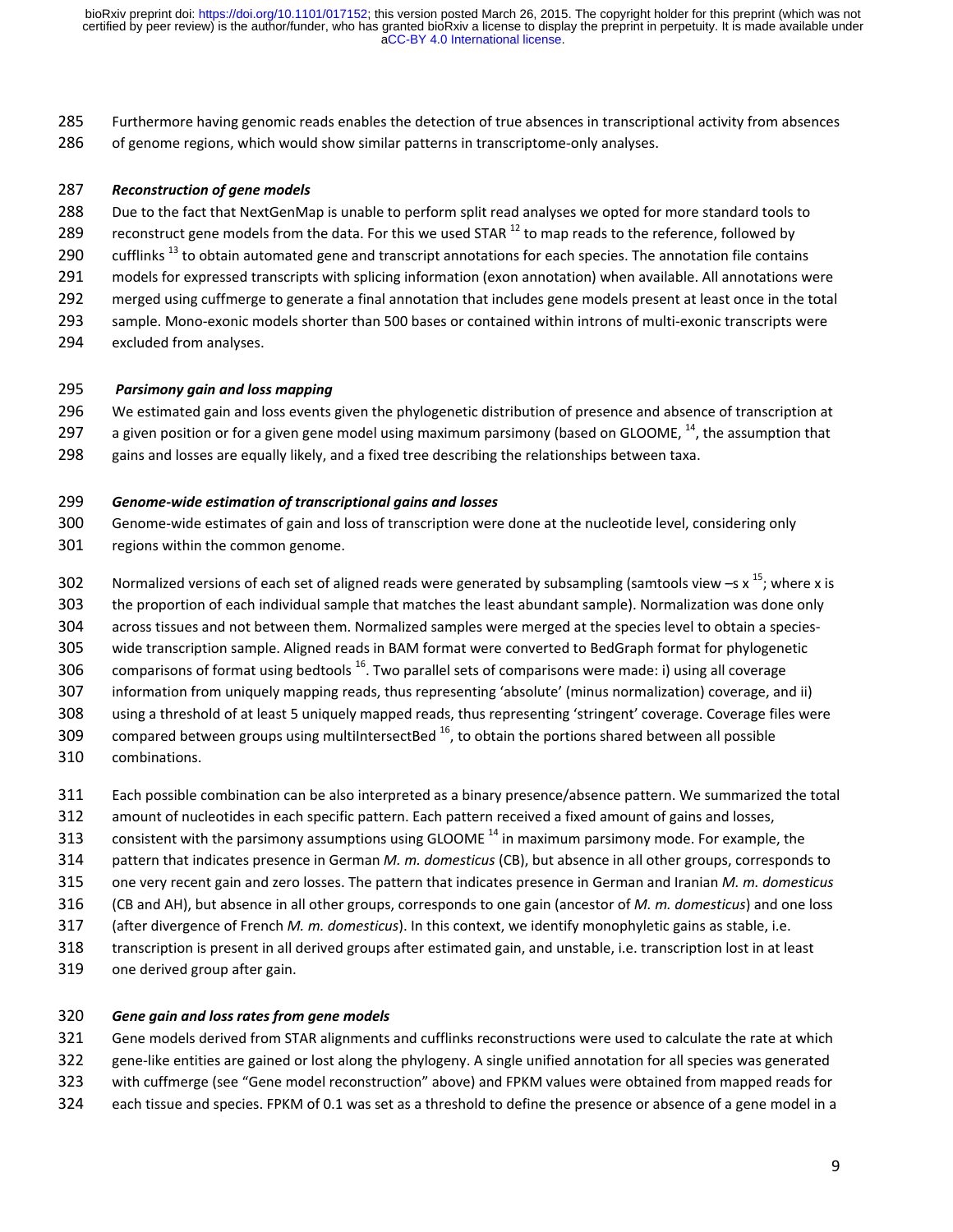- 325 given sample. Similar to the reconstruction of genome-wide patterns, a maximum parsimony framework was
- 326 employed, assuming that gains and losses have equal probabilities of occurrence.
- 327 Rates of gain and loss of gene models were estimated from linear regressions between time and gain or loss using
- 328  $\ldots$  R, with the Im() function from the stats package  $^{17}$ . Rates were calculated for each tissue and each possible
- 329 combination of tissues (a gene can be differentially present or absent in a species), to obtain tissue-specific gains
- 330 and losses of models.

# 331 *Reconstruction of phylogenetic relationships*

- 332 Using a manhattan distance matrix from the summarized transcriptional coverage (suppl. Table S8), we
- 333 constructed a neighbor-joining (NJ) tree that describes the proximity between any two taxa based on the shared
- 334 transcriptomic coverage between them. In this representation, closely related organisms have more shared 335 transcriptomic coverage than distantly related organisms. Analyses were performed in R, using the function dist()
- 
- 336 from the stats package and nj() from the ape package  $^{18}$ .
- 337 Additionally, whole mitochondrial genomes were obtained for each taxon as consensus sequences from mapped
- 338 reads using samtools mpileup  $^{15}$ . The sequences were aligned with MUSCLE  $^{19}$ , and a NJ tree was constructed with
- 339 the dist.dna() and nj() functions from the ape package  $^{18}$ . All NJ trees were tested with 1000 bootstraps with the
- 340 boot.phylo() function from the ape package  $^{18}$ . Reported trees have a support of 60% or greater.

# 341 *Rarefaction and subsampling*

- 342 Transcriptome experiments tend to be limited by the depth of sequencing, with highly expressed genes being
- 343 relatively easy to sample, and rare transcripts becoming increasingly difficult to find. Given the large amount of
- 344 data generated, we investigated if our data shows signals of coverage saturation from subsets of the data of
- 345 different sizes. The total experiment, comprising ten taxa, corresponds to 6.4 x 10<sup>9</sup> reads (or 6.4 billion reads). We
- 346 subsampled (samtools view -s ) portions of mapped reads for each taxon, ranging between 10% to 90%, at 10%
- 347 intervals. The observation of coverage saturation in this case would indicate that our sequencing efforts likely
- 348 cover most of the transcribed regions of the common genome.
- 349 In parallel, we estimated the individual and combined contribution of each taxon to the transcriptomic coverage of
- 350 the common genome. Not all samples have the same phylogenetic distance to each other (some species have
- 351 more representatives than others). To account for this we generated one hundred arrays of the ten taxa with
- 352 random order, and recorded the coverage after the addition of each taxon in each array. The observation of
- 353 coverage saturation in this setup would indicate that taxonomic sampling is sufficient to cover most of the
- 354 potentially transcribed regions of the common genome. In order to estimate whether our data continued to
- 355 increase or approached saturation, we tested two alternative models: a generalized linear model with logarithmic
- 356 behavior (ever increasing) or a self-starting nonlinear regression model (saturating). Best fit was decided based on
- 357 the lowest AIC and BIC values. Analyses were performed in R, using the functions glm(), nls(), SSasymp(), BIC() and
- 358  $\blacksquare$  AIC() from the stats package  $^{17}$ .

# 359 *Analysis of transcribed and non-transcribed regions across the genome*

- 360 Transcribed and non-transcribed regions larger than 100 nucleotides were defined by the continuous presence or
- 361 absence of transcriptomic coverage from mapping information of each taxon and tissue. Combined transcribed
- 362 regions across species were obtained as mentioned before, and combined non-transcribed regions across species
- 363 were generated by subtracting transcribed regions from the common genome.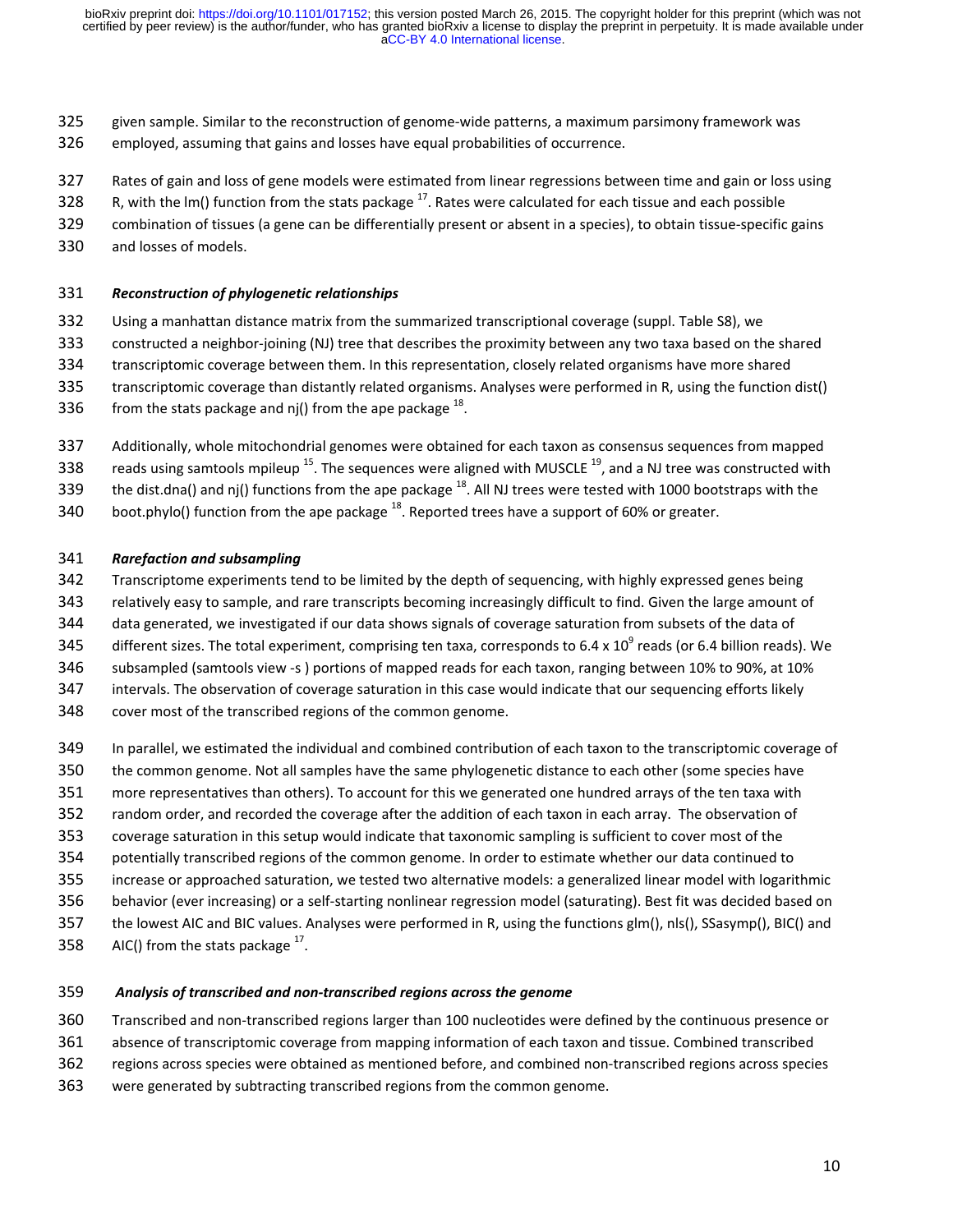#### 364 *References for Methods online*

- 365 1. Cucchi, T., Vigne, J.-D. & Auffray, J.-C. First occurrence of the house mouse (Mus musculus domesticus 366 Schwarz & Schwarz, 1943) in the Western Mediterranean: a zooarchaeological revision of subfossil 367 occurrences. *Biol. J. Linn. Soc.* **84,** 429–445 (2005).
- 368 2. Ihle, S., Ravaoarimanana, I., Thomas, M. & Tautz, D. An analysis of signatures of selective sweeps in natural 369 populations of the house mouse. *Mol. Biol. Evol.* **23,** 790–797 (2006).
- 370 3. Didion, J. P. & de Villena, F. P.-M. Deconstructing Mus gemischus: advances in understanding ancestry, 371 structure, and variation in the genome of the laboratory mouse. *Mamm. Genome Off. J. Int. Mamm. Genome*  372 *Soc.* **24,** 1–20 (2013).
- 373 4. Suzuki, H. *et al.* Evolutionary and dispersal history of Eurasian house mice Mus musculus clarified by more 374 extensive geographic sampling of mitochondrial DNA. *Heredity* **111,** 375–390 (2013).
- 375 5. Catzeflis, F. M. & Denys, C. The African Nannomys (Muridae): An early offshoot from the Mus lineage 376 evidence from scnDNA hybridization experiments and compared morphology. *Isr. J. Zool.* **38,** 219–231 (1992).
- 377 6. Lecompte, E. *et al.* Phylogeny and biogeography of African Murinae based on mitochondrial and nuclear gene 378 sequences, with a new tribal classification of the subfamily. *BMC Evol. Biol.* **8,** 199 (2008).
- 379 7. Keane, T. M. *et al.* Mouse genomic variation and its effect on phenotypes and gene regulation. *Nature* **477,** 380 289–294 (2011).
- 381 8. Yalcin, B., Adams, D. J., Flint, J. & Keane, T. M. Next-generation sequencing of experimental mouse strains. 382 *Mamm. Genome* **23,** 490–498 (2012).
- 383 9. Lohse, M. *et al.* RobiNA: a user-friendly, integrated software solution for RNA-Seq-based transcriptomics. 384 *Nucleic Acids Res.* **40,** W622–627 (2012).
- 385 10. Fujita, P. A., Rhead, B., Zweig, A. S., Hinrichs, A. S. & Karolchik, D. The UCSC Genome Browser database: 386 update 2011. *Nucleic Acids Res* **39,** D876 – D882 (2011).
- 387 11. Sedlazeck, F. J., Rescheneder, P. & von Haeseler, A. NextGenMap: fast and accurate read mapping in highly 388 polymorphic genomes. *Bioinforma. Oxf. Engl.* **29,** 2790–2791 (2013).
- 389 12. Dobin, A. *et al.* STAR: ultrafast universal RNA-seq aligner. *Bioinformatics* bts635 (2012). 390 doi:10.1093/bioinformatics/bts635
- 391 13. Roberts, A., Pimentel, H., Trapnell, C. & Pachter, L. Identification of novel transcripts in annotated genomes 392 using RNA-Seq. *Bioinformatics* **27,** 2325–2329 (2011).
- 393 14. Cohen, O., Ashkenazy, H., Belinky, F., Huchon, D. & Pupko, T. GLOOME: gain loss mapping engine. 394 *Bioinformatics* **26,** 2914–2915 (2010).
- 395 15. Li, H. *et al.* The Sequence Alignment/Map format and SAMtools. *Bioinforma. Oxf. Engl.* **25,** 2078–2079 (2009).
- 396 16. Quinlan, A. R. & Hall, I. M. BEDTools: a flexible suite of utilities for comparing genomic features. *Bioinformatics* 397 **26,** 841–842 (2010).
- 398 17. R Core Team. *R: A language and environment for statistical computing*. (R Foundation for Statistical 399 Computing, Vienna, Austria, 2014). at <http://www.R-project.org/>
- 400 18. Paradis, E., Claude, J. & Strimmer, K. APE: Analyses of Phylogenetics and Evolution in R language. 401 *Bioinformatics* **20,** 289–290 (2004).
- 402 19. Edgar, R. C. MUSCLE: multiple sequence alignment with high accuracy and high throughput. *Nucleic Acids Res.* 403 **32,** 1792–1797 (2004).
- 404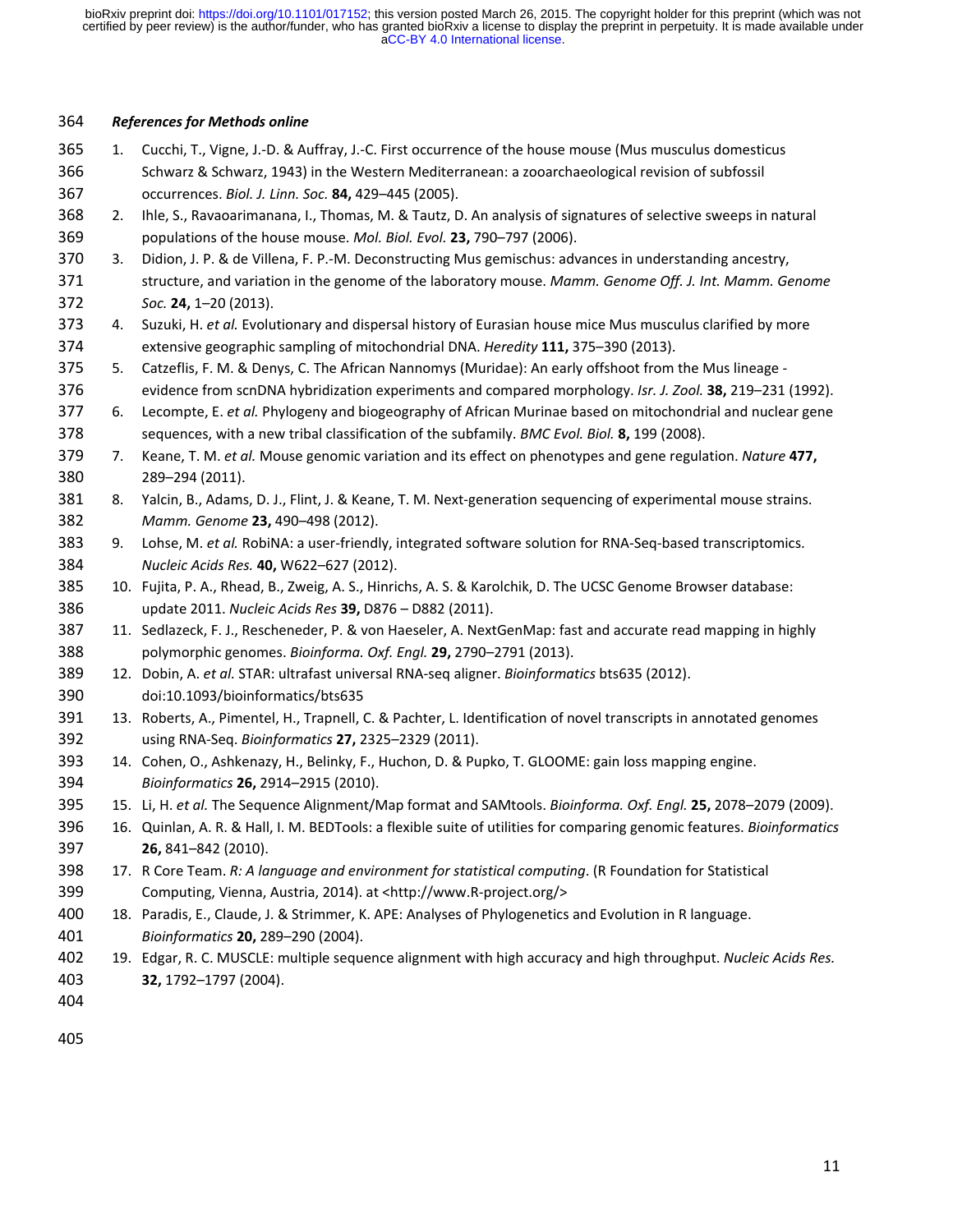

411 as a measure of molecular divergence (black lines represent the branch lengths, dashed lines serve to highlight 412 short branches). (C) Tree based on shared transcriptome coverage of the genome. The percentage of shared 413 transcripts mirrors the phylogenetic relationships between the studied taxa. MC: *M. m. domesticus* from France.

414 CB: *M. m. domesticus* from Germany. AH: *M. m. domesticus* from Iran. KH: *M. m. musculus* from Kazakhstan. WI:

415 *M. m. musculus* from Austria. TA: *M. m. castaneus* from Taiwan.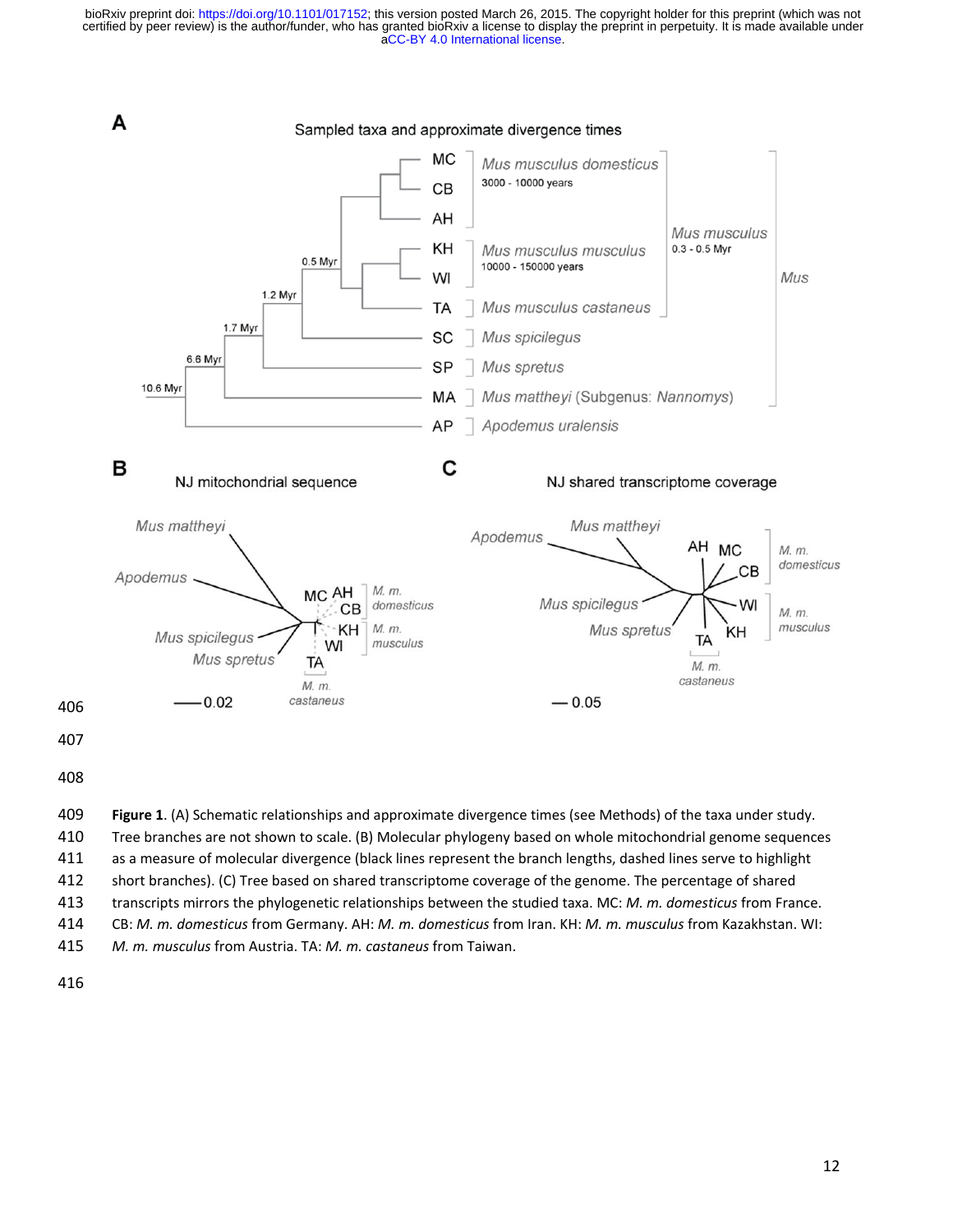



419

420 **Figure 2**. Coverage and phylogenetic turnover of base-wise transcription of the common genome. (A) Coverage 421 across all taxa based on similar sequencing depth for each tissue (suppl. Table xx). (B, C) All gains (B) and all losses 422 (C) along the phylogeny, assuming maximum parsimony (equal gain and loss probability). Light blue represents 423 regions with base-wise coverage of least one uniquely mapping read, dark blue represents regions of base-wise 424 coverage of at least five uniquely mapping reads. (D, E) Rarefaction, subsampling and saturation patterns using all 425 available samples, including deeper sequencing of the brain samples. (D) sequencing depth saturation as estimated 426 from a non-linear regression with asymptotic behavior, (E) sequencing depth saturation as estimated from an 427 increase in the number of taxa. Black dots indicate increases per sub-sampled sequence fraction or taxon added 428 from our dataset. Gray line indicates the predicted behavior from the indicated regression, and gray area shows 429 the prediction after doubling the current sampling either in sequencing effort (D) or additional taxa (E). Each 430 analysis was tested for logarithmic and asymptotic models and best fit was selected by AIC and BIC (see Methods). 431 Standard deviations are too small to become visible in the plots. (F) Comparative analysis of lengths of regions 432 transcribed or not transcribed across all data (including deeper brain sequencing) in all samples. Size distribution of 433 regions not covered in any transcript (yellow) or with less of five transcripts (orange) compared to size distribution 434 of regions with at least one transcript (light blue) or at least five transcripts (dark blue).